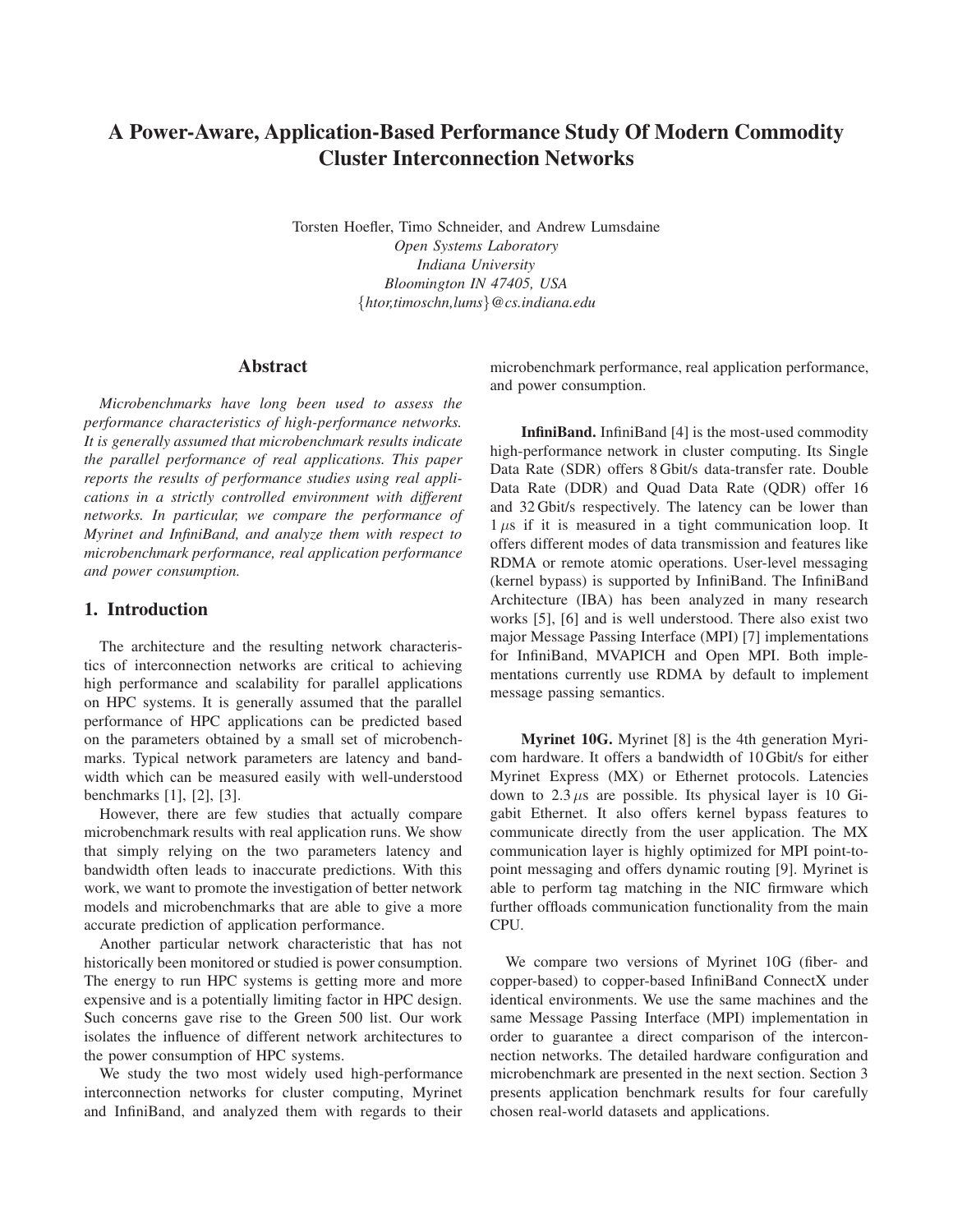#### **1.1. Related Work**

Different research groups compared the performance of communication networks. Liu et al. [10] compares the characteristics of several high-performance interconnection networks with microbenchmarks. Another study by the same author [11] presents also some application comparisons. Other studies, like [12], [13], [14] limit themselves to microbenchmarks and the NAS parallel benchmarks. Bell et al. [15] discuss several parameters of modern highperformance networks such as full LogGP [16] parametrization. However, to the best of the authors knowledge, none of those works compare the power consumption with different interconnection networks.

#### **2. Testbed**

For our testbed we used 14 IBM iDataPlex dx360 nodes with SuSE Linux Enterprise Server 10 Service Pack 2 for x86 64 as operating system. We used the default SLES 10 SP 2 kernel version 2.6.16.60-0.21-smp. Our systems have two 2.5 GHz quad core Intel Xeons L5420 and the Intel 5400 chipset and are equipped with 32 GiB RAM (4 GiB per core). The host hardware was identical for all benchmarks, only the network interface cards were swapped. We also used Open MPI 1.2.8 (with the network specific transports) for all benchmarks to avoid perturbations of the benchmarks (e.g., by different collective algorithms).

We used a 24-port Cisco TopSpin SFS7000D switch and ConnectX IB cards (MT26418) for our InfiniBand tests. The kernel driver and userspace tools were included in the OFED 1.3 packages supplied by Novell. We used Open MPI 1.2.8 with the optimized *openib* Byte Transport Layer (BTL), which uses Remote Direct Memory Access (RDMA), for all tests. All parameters were left at their default values.

For our Myrinet over copper test, we used Myri-10G Dual-Protocol NICs (10G-PCIE-8A-C) and a switch from Myricom with a single line card (10G-SW32LC-16M). We used the MX driver version MX 1.4.3 and Open MPI 1.2.8 for all application tests. For Myrinet over fiber, we used the 10G-PCIE-8B-QP Myricom cards with a single linecard (10G-SW32LC-16QP). The QP fiber network cards run at a slightly higher clock-rate and are thus slightly faster. We used Open MPI 1.2.8 with the MX-optimized *mx* Matching Transport Layer (MTL), which enables tag-matching in hardware, for all tests with Open MPI.

#### **2.1. Microbenchmark Results**

In this section, we discuss several microbenchmarks to assess network performance. We used the well-known benchmark NetPIPE [3] to measure basic parameters such as latency and throughput. Figure 1 shows the latency for small messages for all investigated transport types. We analyzed



Figure 1. Latency for small messages



Figure 2. Throughput for large messages

the different Open MPI transport layers and TCP performance. The minimum (zero-byte) latency for InfiniBand (IB-C) with MPI was  $1.38 \mu s$  for Myrinet with Copper (MX-C) 2.76  $\mu$ s and for Myrinet with Fiber (MX-F) 2.53  $\mu$ s. TCP latencies were  $22.77 \mu s$  for InfiniBand (IP over IB) and 19.33  $\mu$ s for Myrinet (native). Figure 2 shows the throughput that NetPIPE reported for the different networks. The sudden drops in this diagram are due to protocol changes. The highest throughput with 8 MiB messages was achieved with InfiniBand at about 14.2 Gbit/s which is 88 % of the peak performance. Myrinet reached up to 8.3 Gbit/s which is 83 % of the peak bandwidth. Again, the TCP performance was significantly lower. InfiniBand TCP (IP over IB) reached only 3.6 Gbit/s (22.5%) and TCP over Myrinet reached 4.5 Gbit/s (45 %) for 8 MiB data transfers.

In the next section, we discuss real application performance in comparison to the presented microbenchmarks.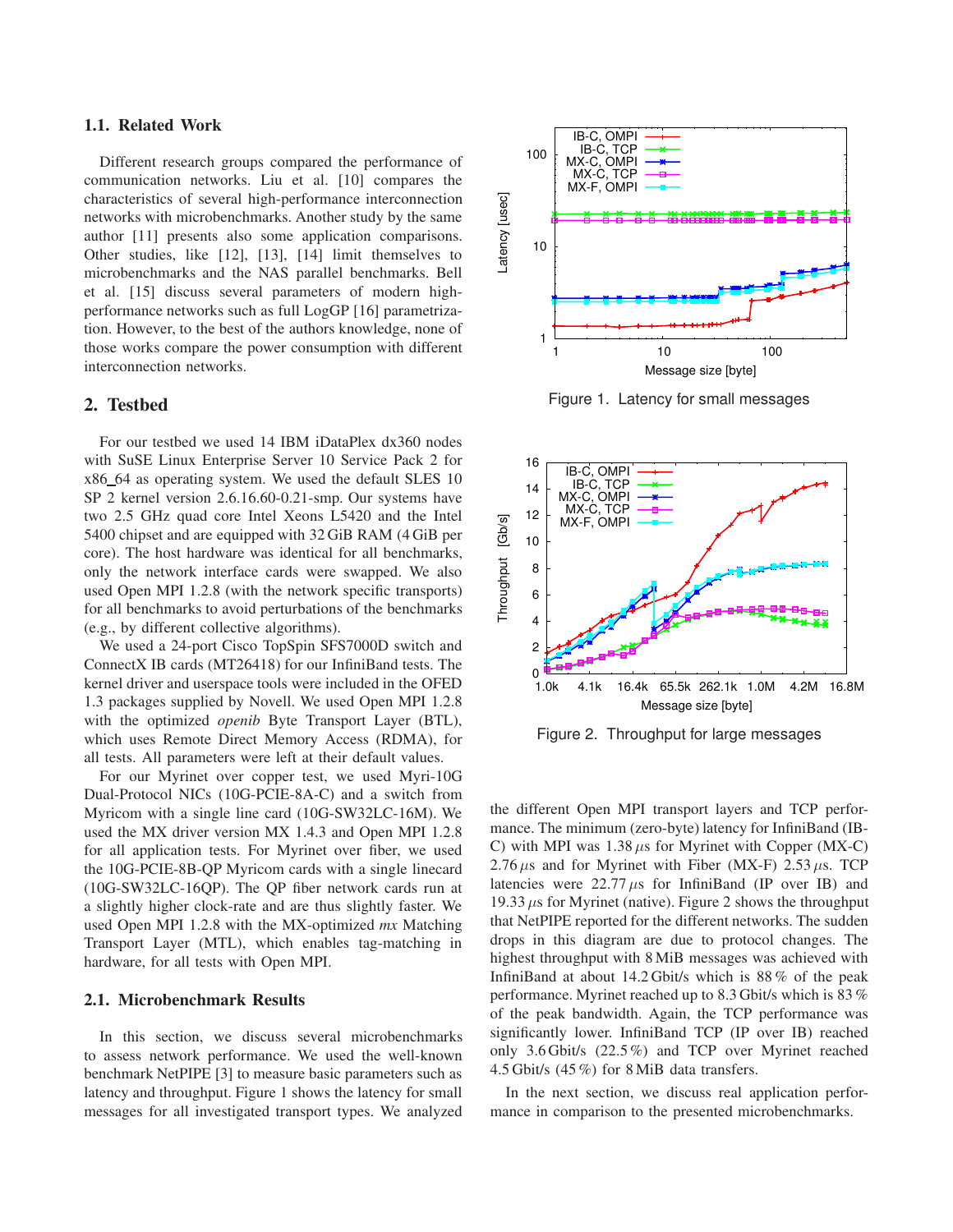## **3. Application Communication**

In this section, we compare the different networking options for each application. We use the same input problem and an identical system configuration (except the communication network) for each application run. We record the total time to solution and the different MPI overheads. We also show the most significant sources of communication overheads for each application and each network in order to explain the difference precisely. We ran each application three times and report minimal values in order to eliminate operating system noise effects. However, the variance of all runs was very low  $\left( \langle 5\% \rangle \right)$ . We used the PMPI [7] interface to intercept and profile all MPI calls and report the average overheads over all processes.

# **3.1. MILC**

The MIMD Lattice Computation (MILC) code is used to study quantum chromodynamics, the theory of strong interactions of subatomic physics, such as used in high energy and nuclear physics. MILC consists of a multiple codes for specific tasks. We used the "medium" NERSC MILC benchmark for the su3rmd code. With InfiniBand (IB-C), the benchmark ran for 444.29 s and showed an MPI overhead of 123.34 s (27.76 %). With Copper Myrinet (MX-C), the same calculation ran for 435.27 s and exposed an MPI overhead of 115.35 s (26.50 %). With Fiber Myrinet (MX-F), the benchmark completed in 426.07 s with an MPI overhead of  $106.63 s$  (25.03%). The MPI overheads of MILC on 64 cores on 14 nodes comparing all three networks are shown in Figure 3(a). The main source of overhead are calls to MPI\_Wait which are caused by a three-dimensional nearest neighbor communication pattern.

## **3.2. POP**

The Parallel Ocean Program (POP) performs an ocean circulation simulation based on models described in [17]. It solves three-dimensional equations for fluid motions on the sphere using hydrostatic and Boussinesq approximations where spatial derivatives are calculated with finite difference (FD) discretizations. A preconditioned conjugated gradient solver is used to calculate the two-dimensional surface pressure.

For our test run we computed the x1 POP benchmark input file [18] with 32 cores on 14 nodes. The computation took 66.30 s with InfiniBand and had an MPI overhead of 10.06 s (15.17 %). With Copper Myrinet, the runtime was 62.97 s with 6.72 s (10.68%) communication overhead. The faster Fiber Myrinet lowered the runtime to 60.98 s with only 6.29 s (10.31%) MPI overhead. The main source of POPs communication overhead is also MPI Waitall from the FD nearest neighbor communication. A detailed list is given in Figure 3(b).



Figure 3. MPI communication overheads

#### **3.3. RAxML**

The biological simulation Random Axellerated Maximum Likelihood (RAxML) infers phylogenetic trees, a popular method to model evolution, from DNA sequence data. The relationship between different species is determined by comparing parts of their DNA. The DNA sequences in question have to be aligned and the difference between them, i.e., how many mutations had to happen so that sequence A evolved into sequence B, has to be determined. The search space for this problem, the number of possible trees, is large. For  $n = 50$  species there are about  $10^{80}$  possible trees (as many as atoms in the universe). This number grows exponentially with  $n$ . A good overview of the algorithms used by RAxML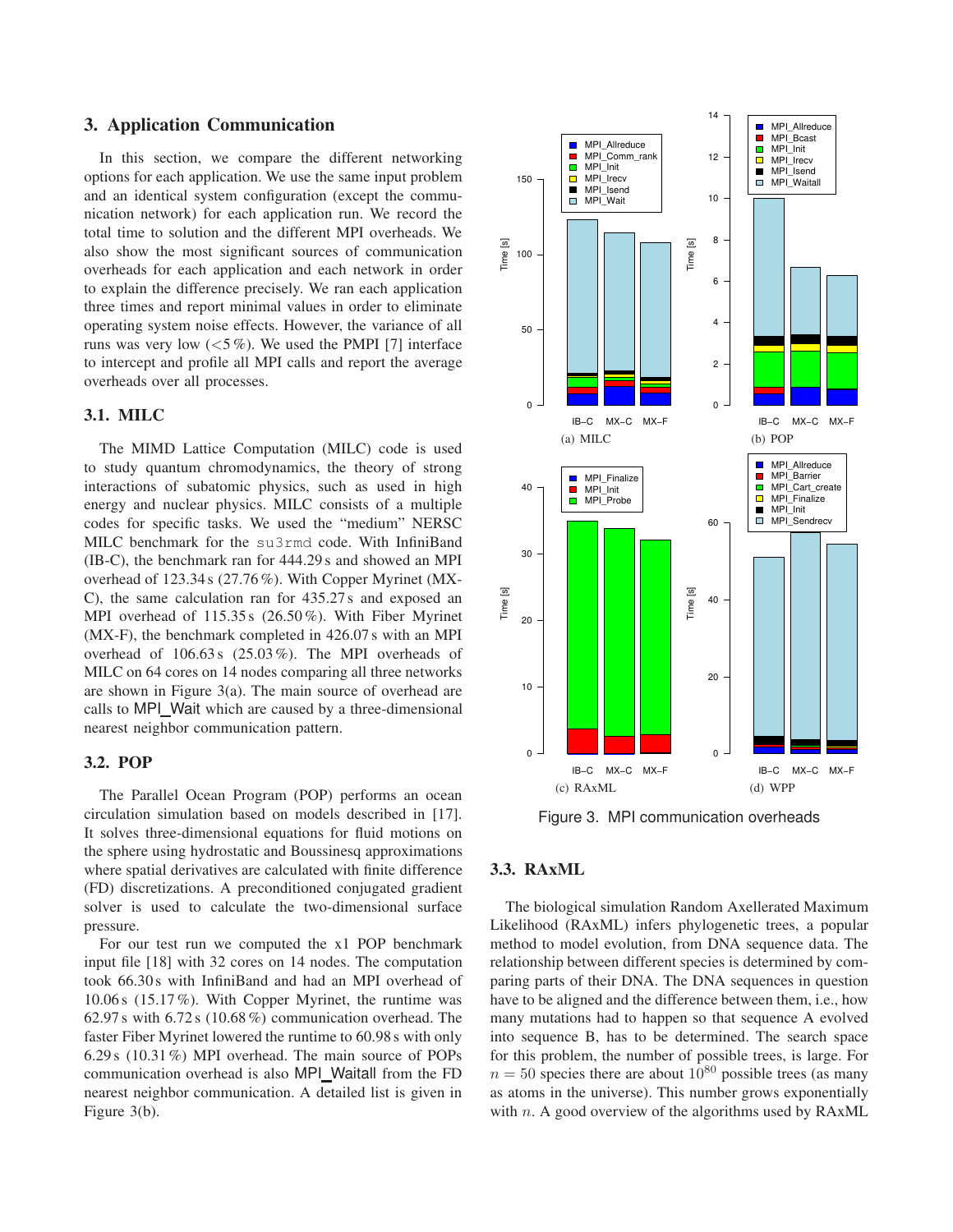and related tools is given in [19].

The MPI parallelization of RAxML is coarse grained, each rank computes different trees and sends the results to rank zero. We calculated 112 phylogenetic trees on all 112 cores with the same random seed on all networks for reproducibility using a database with 50 pre-aligned genome sequences consisting of 5000 base pairs. This search took 746.97 s with InfiniBand and showed an MPI overhead of  $34.90 s$  (4.67%). The computation took 742.62s with Copper Myrinet with an MPI overhead of 32.10 s (4.32%). On Fiber Myrinet, it took 738.35 s with an MPI overhead of 31.60 s (4.28 %). The lion's share of the MPI overhead is MPI Probe. The MPI overhead for each network is detailed in Figure 3(c).

#### **3.4. WPP**

The Wave Propagation Program (WPP) simulates the time-dependent elastic and viscoelastic propagation of waves. WPP uses a Cartesian grid to solve the governing equations using a node-based finite difference approach. WPP is used for three dimensional seismic modeling and is capable of simulating a large variety of materials and is able to output synthetic seismogram as well as two dimensional slices through the model. The mathematical foundations of WPP are described in [20]. Our benchmark simulated an  $30000\times30000\times17000$  grid with a spacing of 20 and a single wave source in it on all 112 cores. The layout of the grid was the same as in the LOH1 example distributed with WPP. All output was written after the last timestep was computed. The MPI overhead of WPP is dominated by MPI\_Sendrecv. On InfiniBand, the calculation took 701.60s and had an MPI overhead of 51.08 s (7.28%). On Copper Myrinet, WPP needed 705.83 s with an MPI overhead of 57.43 s (8.14%). On Fiber Myrinet, the computation time was 700.95 s with 53.37 s (7.61 %) MPI overhead. An overview of the functions that contribute to WPPs MPI overhead can be found in Figure 3(d).

#### **3.5. Message Size Distribution**

We also need to analyze the message size distribution in order to draw conclusions from the microbenchmark results. One would expect that bandwidth-limited messages are significantly slower on Myrinet because it has lower bandwidth. Figure 4 shows the accumulated message sizes for each application. A point  $(x, y)$  in this graph means that the sum of all messages smaller than  $x$  Byte that have been transmitted is y. For example MILC sends a lot of small messages with sizes up to 32 Byte, these messages make up for 163 Kilobyte of transmitted data. MILC also sends many large data-transfers between 10 kiB and 512 kiB. POP mainly sends small messages below 10 byte and 1 kiB messages and should thus be latency-bound. RAxML only



Figure 4. Message Distribution for all Applications A point  $(x, y)$  in this graph means that the sum of all messages smaller than  $x$  Byte that have been transmitted is  $y$ .

exchanges 1 KB of 1 B messages and some large messages in the 100 kiB range. WPP uses mostly very large, bandwidthlimited, message transfers.

# **4. Power Measurements**

In this section we analyze the power consumption of the different applications. We did this by sampling the root mean square current drawn by the whole cluster (described in Section 2) every second. Our cluster was connected to the 120V power line via two APC 7800 power distribution units (PDUs). We sampled the current through our cluster by querying the PDUs via SNMP. With this method, we are able to compute the total power consumption for the solution of the particular problem for each application. In this case, the power consumption is the discrete integral (sum) over all measurement points. We report the power consumption graphs over time and the total energy needed to compute a particular input.

In a first experiment, we compare the current drawn by our idle system (without the switch) with the three different network configurations. The system equipped with InfiniBand uses 17.7 A when idle. Copper Myrinet lowers the idle-current consumption to 17.3 A and Fiber Myrinet to 16.9 A. We also analyzed the current consumption of the switch. The Cisco InfiniBand switch uses 0.48 A. The 7U Myrinet switch uses 0.75 A with the fan unit. However, removing the fan (which was safe with only a single linecard) decreased the current drawn to 0.48 A. The power consumption of the switches was identical when idle and under full load. We also investigated the power consumption of 4 nodes under full communication load. We used a bidirectional stream of 8 MiB messages to measure the power consumption in a micro-benchmark. Four InfiniBand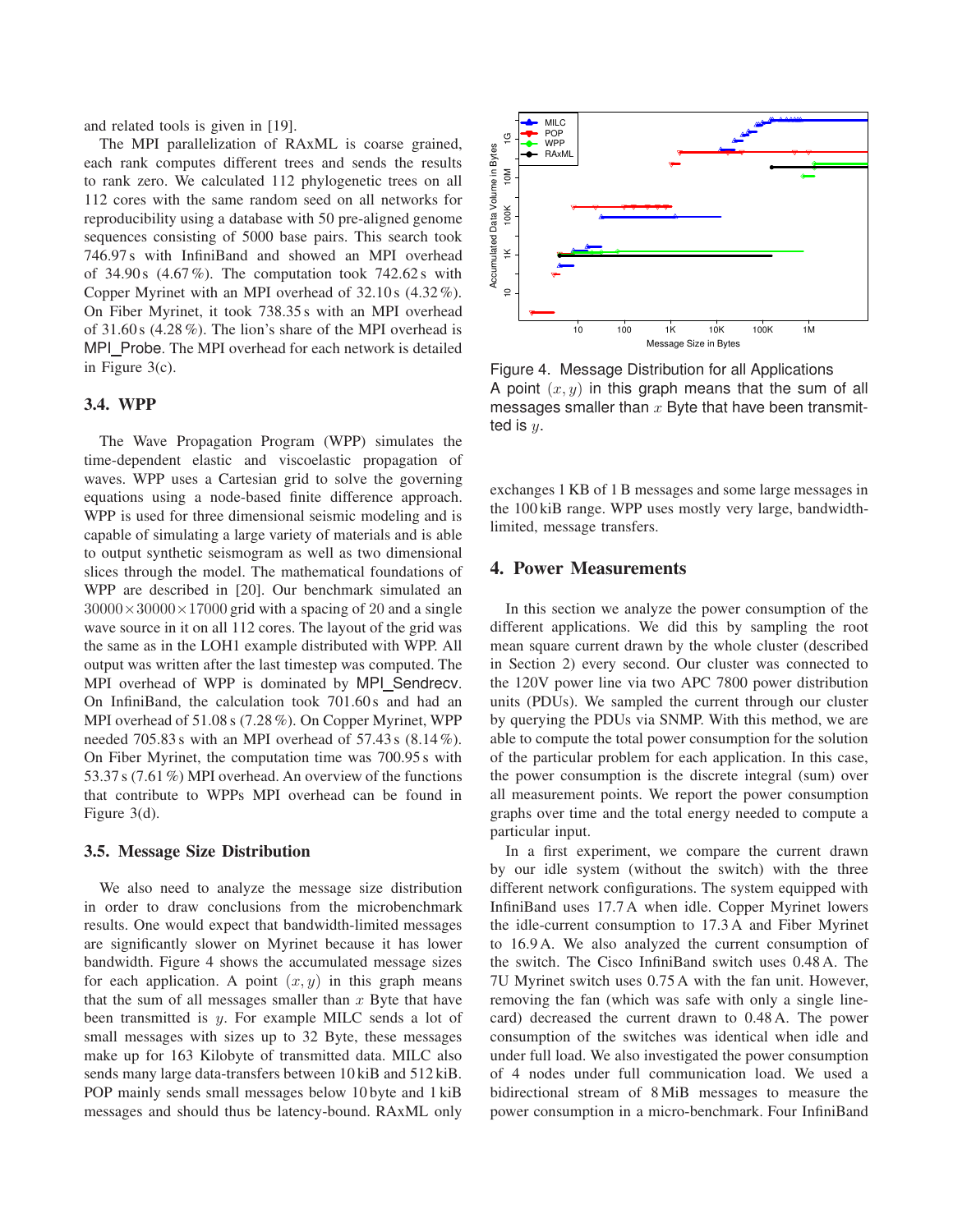

Figure 5. Power usage for MILC

nodes used 3.9 A when idle which increased to 5.0 A under full message load. Four Myrinet (copper) nodes used 3.77 A when idle and 4.95 A under full load with Open MPI using the OB1 PML. However, when we switched to the MXoptimized PML CM with MTL *mx* (our default transport in this article), which enabled matching in hardware, the power consumption was reduced by  $4\%$  to  $4.75$  A. This interesting observation seems to be a result of packet matching on the specialized NIC processor.

In the following, we compare the power consumption of each application and input problem for the different networking technologies. We also compute and compare the total energy consumption that is required to solve the particular real-world problem.

## **4.1. MILC**

The computation of the medium input file from the NERSC MILC benchmark needs 3.879 kWh with Infini-Band. Copper Myrinet uses 3.875 kWh which is approximately 0.1 % less. The power consumption with Fiber Myrinet is 3.819 kWh which is around 1.5 % less than InfiniBand.

## **4.2. POP**

The Parallel Ocean Program uses, depending on the interconnect between 20.5 A and 21.5 A. This big variation is due to the heavy communication in the application (15 % communication overhead). The computation of the X1 pop benchmark [18] needs 0.458 kWh with InfiniBand. Copper Myrinet needs 0.432 kWh which is about 4.6 % less than with InfiniBand. Fiber Myrinet uses about 0.406 kWh, which is about 11.3 % less, to compute the result.



Figure 6. Power usage for POP



Figure 7. Power usage for RAxML

# **4.3. RAxML**

The RAxML computation has different phases with difference power consumption. This shows nicely that the CPU is used differently in those phases. We would assume that a higher power consumption means more efficient CPU usage. RAxML has a peak with more than 35 A in our measurement.

The generation of the "tree of life" for the 50 species in our input file used 8.315 kWh in InfiniBand. Copper Myrinet used with 8.164 kWh around 1.8 % less energy. Fiber Myrinet uses 8.015 kWh which is around 3.6 % less than InfiniBand. RaxML only exhibits a small communication overhead, thus the energy consumption is only marginally influenced by the network.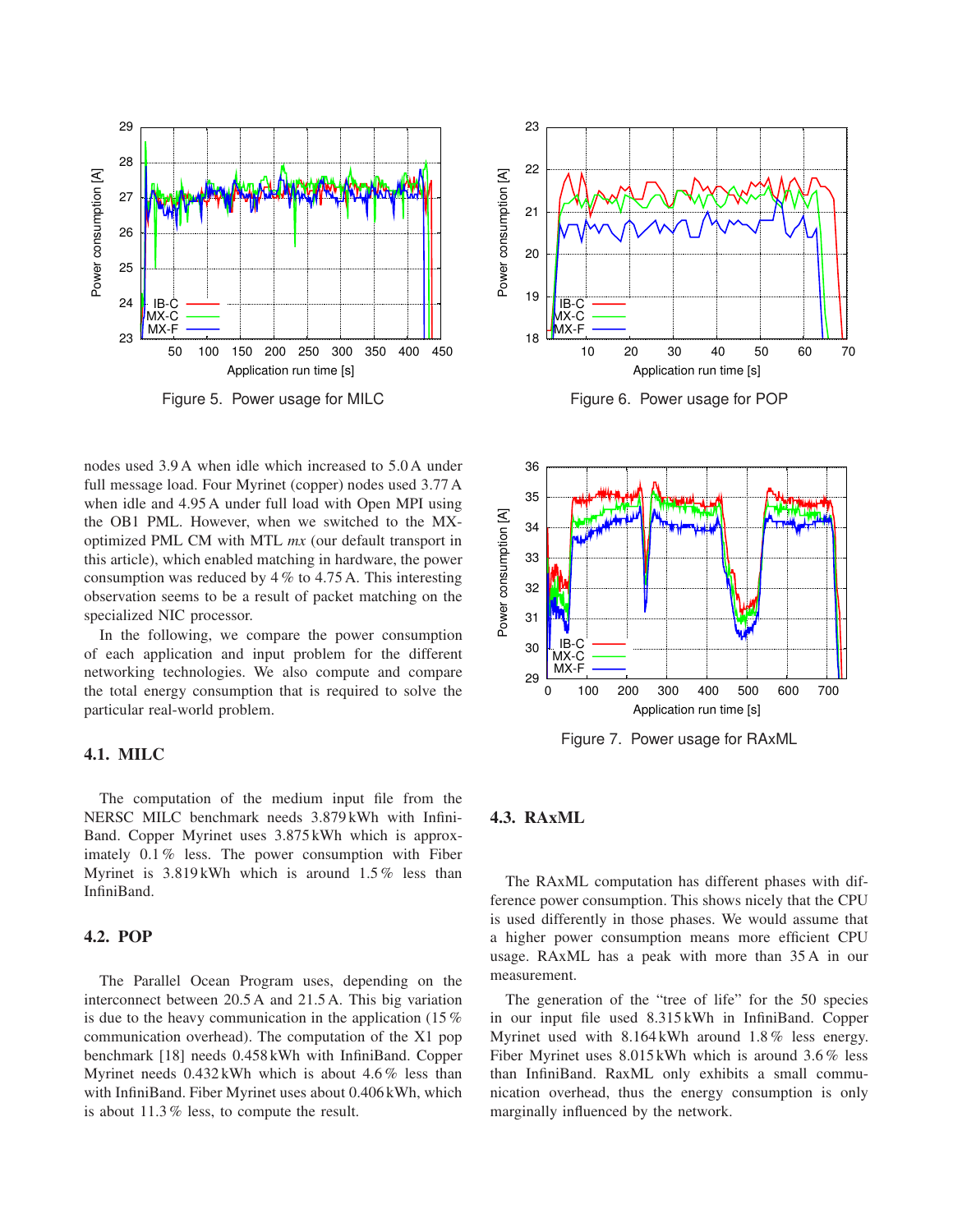

Figure 8. Power usage for WPP

## **4.4. WPP**

The Wave Propagation Program uses between 29 A and 31 A and the power consumption varies highly during the application run. The computation of the seismic properties modeled in the (modified) LOH1 example shipped with WPP uses 6.807 kWh on InfiniBand. Copper Myrinet uses around 6.781 kWh which is about 0.4 % less energy consumption. Fiber Myrinet lowers the energy consumption by 1.4 % to 6.713 kWh.

#### **5. Conclusions and Future Work**

The first and most important conclusion is that networking microbenchmarks and simple metrics such as latency and bandwidth do not necessarily reflect the performance of real-world applications. Many other effects such as support for tag matching in hardware, memory registration or remote direct memory access influence the performance of real applications significantly. We show that even though microbenchmarks predict that Myrinet should be slower than InfiniBand, Myrinet performs significantly better than InfiniBand for many investigated applications. We note that those results are tightly bound to our specific setting and allow for little generalization. We also expect that the power consumption of InfiniBand with fiber transmission would be less than InfiniBand's copper version. However, we conclude that current microbenchmark metrics are not sufficient to predict application performance well. Thus, we advise to conduct detailed application studies to assess the performance of network interfaces in a particular setting. We also propose to analyze other more detailed performance assessment schemes, such as the LogGP model.

Power consumption is an important parameter for highperformance networks. We demonstrate that the energy needed to compute a certain result can be decreased by up to 11 % with a power-efficient interconnection network. We also show that the energy consumption of an idle system significantly depends on the networking equipment. Those results will hopefully influence the design of future networks to be more energy efficient. We suspect that the effective use of special hardware support (on our case tag-matching in hardware) can decrease the power consumption significantly.

#### **Acknowledgments**

This work was supported by the Department of Energy project FASTOS II (LAB 07-23), a grant from the Lilly Endowment and a gift the Silicon Valley Community Foundation on behalf of the Cisco Collaborative Research Initiative.

#### **References**

- [1] T. Hoefler, T. Mehlan, A. Lumsdaine, and W. Rehm, "Netgauge: A Network Performance Measurement Framework," in *High Performance Computing and Communications, Third International Conference, HPCC 2007, Houston, USA, September 26-28, 2007, Proceedings*, vol. 4782. Springer, 9 2007, pp. 659–671.
- [2] Pallas GmbH, "Pallas MPI Benchmarks PMB, Part MPI-1," Tech. Rep., 2000.
- [3] D. Turner, A. Oline, X. Chen, and T. Benjegerdes, "Integrating New Capabilities into NetPIPE." in *Proceedings of the 10th European PVM/MPI Users' Group Meeting*, ser. Lecture Notes in Computer Science, J. Dongarra, D. Laforenza, and S. Orlando, Eds., vol. 2840. Springer, 2003, pp. 37–44.
- [4] The InfiniBand Trade Association, *Infiniband Architecture Specification Volume 1, Release 1.2*, InfiniBand Trade Association, 2003.
- [5] G. M. Shipman, T. S. Woodall, R. L. Graham, A. B. Maccabe, and P. G. Bridges, "InfiniBand Scalability in Open MPI," in *Proceedings of IEEE Parallel and Distributed Processing Symposium*, April 2006.
- [6] J. Liu, J. Wu, S. P. Kini, P. Wyckoff, and D. K. Panda, "High performance RDMA-based MPI implementation over InfiniBand," in *ICS '03: Proceedings of the 17th annual international conference on Supercomputing.* NY, USA: ACM, 2003, pp. 295–304.
- [7] MPI Forum, "MPI: A message-passing interface standard. version 2.1," September 4th 2008, www.mpi-forum.org.
- [8] N. J. Boden, D. Cohen, R. E. Felderman, A. E. Kulawik, C. L. Seitz, J. N. Seizovic, and W.-K. Su, "Myrinet: A gigabit-persecond local area network," *IEEE Micro*, vol. 15, no. 1, pp. 29–36, 1995.
- [9] P. Geoffray and T. Hoefler, "Adaptive Routing Strategies for Modern High Performance Networks," in *16th Annual IEEE Symposium on High Performance Interconnects (HOTI 2008)*. IEEE Computer Society, Aug. 2008, pp. 165–172.